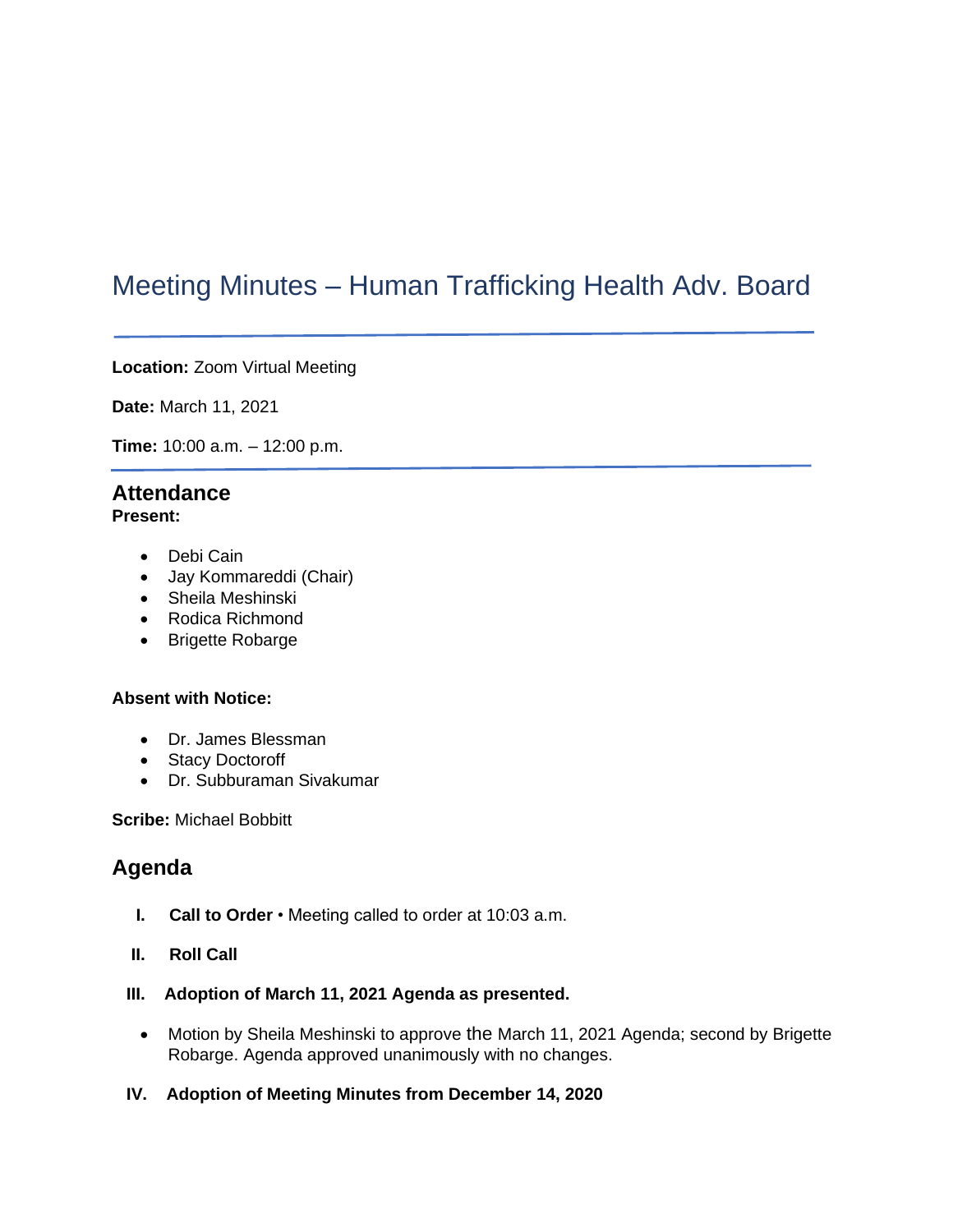• Motion by Debi Cain to approve the December 14, 2020 minutes; second by Sheila Meshinski. Minutes approved unanimously with no changes.

#### **V. Updates from the Chair**

• Jay Kommareddi attended the launch of the Michigan H.E.A.T. Coalition which was founded by Brigitte Robarge and other survivor leaders.

#### **VI. Updates from Brigitte Robarge**

• The Michigan Human Exploitation Advisory Team Coalition (H.E.A.T.) was created to bridge the gap between professionals and survivors in the human trafficking community. The Michigan H.E.A.T. Coalition assists professionals in the development of programs, policies, and legislation to better assist the human trafficking community. It is comprised solely of survivor leaders in Michigan, but will eventually branch out nationally. It is currently involved with combatting the policy to decriminalize prostitution between two consenting adults in Washtenaw County. The Michigan H.E.A.T. Coalition is working to raise awareness on the equality model and the dangers of decriminalizing / legalization of prostitution.

#### **VII. Presentation on Ascension Mid-Michigan Human Trafficking Response Best Practices from Susan Tippett and Michelle Most from Ascension Genesys**

• Susan Tippett and Michelle Most from Ascension Genesys Hospital spoke about the Ascension Mid-Michigan Human Trafficking Hospital Emergency Room Pilot Program that was funded by a Michigan Department of Health and Human Services (MDHHS) grant. The program developed and implemented a regional standard hospital emergency room protocol to identify, assess, treat, and refer victims of Human Trafficking who came into emergency rooms. Red flags, control indicators and physical indicators were used to identify victims of Human Trafficking in hospital emergency rooms. Subject Matter Experts conducted trauma informed interviews with patients to assess if Human Trafficking was an issue.

#### **VIII. Presentation on the Human Trafficking Toolkit for Domestic & Sexual Violence Agencies from Sarah Prout Rennie and Merkeb Yohannes from the Michigan Coalition to End Domestic and Sexual Violence**

• The Michigan Coalition to End Domestic and Sexual Violence (MCEDSV) has been a collaborative partner with the University of Michigan Law School's Human Trafficking Clinic. Professor Elizabeth Campbell requested a toolkit be created that represents how MCEDSV programs and the human trafficking movement can work together to leverage their resources to recognize and support survivors of human trafficking. The toolkit supports intersectionality, survivor-centered, and trauma-informed practices that prioritize the reduction of harm.

#### **IX. Overview of Division of Victim Services by Gail Krieger and Debi Cain**